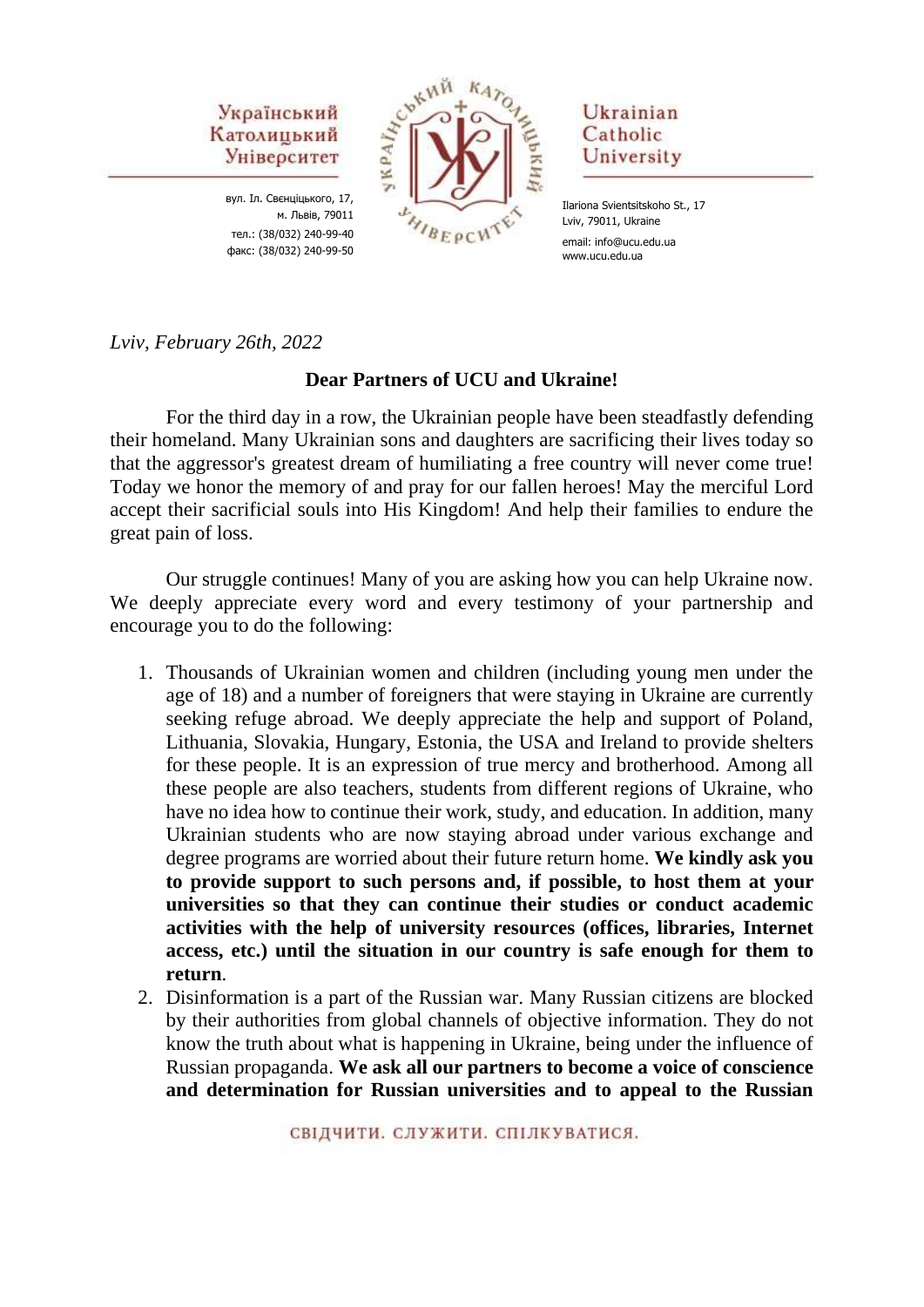# Український Католицький Університет

вул. Іл. Свєнціцького, 17, м. Львів, 79011 тел.: (38/032) 240-99-40 факс: (38/032) 240-99-50



Ukrainian Catholic University

**academic community to oppose military intervention and call on their authorities to stop the war.** Your impartial awareness of the dire and devastating consequences for Russian science and education will serve as influential and critical evidence for decisive anti-war protests. Please, encourage them to look for reliable and fact-checked news.

- **3. Encourage your state leaders to provide the maximum possible military, humanitarian and financial assistance to Ukraine.**
- **4. Reach out to your representatives in parliaments and urge them to support sanctions against the Russian Federation.** This should primarily include sanctions against Russia's Central Bank. State-owned companies like Rosatom, Rosneft, and Surgutneftegaz must be sanctioned too. Expand the list of individuals for personal sanctions. If possible, encourage your communities to boycott Russian goods and services not to support the aggressor's economy.
- **5.** Putin has demonstrated that his war is not limited to a particular region of Ukraine. His initial attack on February 24 targeted military infrastructure throughout the country. The next wave of bombardment is likely to also encompass the whole country. Although not completely destroyed, Ukraine's anti-aircraft and missile defense capabilities have been significantly weakened during the past 2 days of fighting. However, an all-out ballistic missile bombardment supported by heavy bombers from Russian and Belarusian territories is likely to be overwhelming. **Ukraine needs air cover! Encourage your political leaders to support the decision of introducing a "no-fly zone" over Ukraine.**
- **6.** We understand how devastating it will be to implement full isolation of Russia in all senses. **However, we are convinced this is the right time to terminate Russia's participation in all international research projects as well as international academic events and competitions.** This will give Russian researchers, educators, and students the opportunity to focus on analyzing their indifference to current events. At the same time, actively condemning the actions of the Russian authorities in any of your interactions will awaken their conscience and desire to restore trust.
- **7.** Russians attacking Ukraine have no morality, no values. They are bombing kindergartens, hospitals, and residential areas in cities all around Ukraine! They

Ilariona Svientsitskoho St., 17 Lviv, 79011, Ukraine email: info@ucu.edu.ua www.ucu.edu.ua